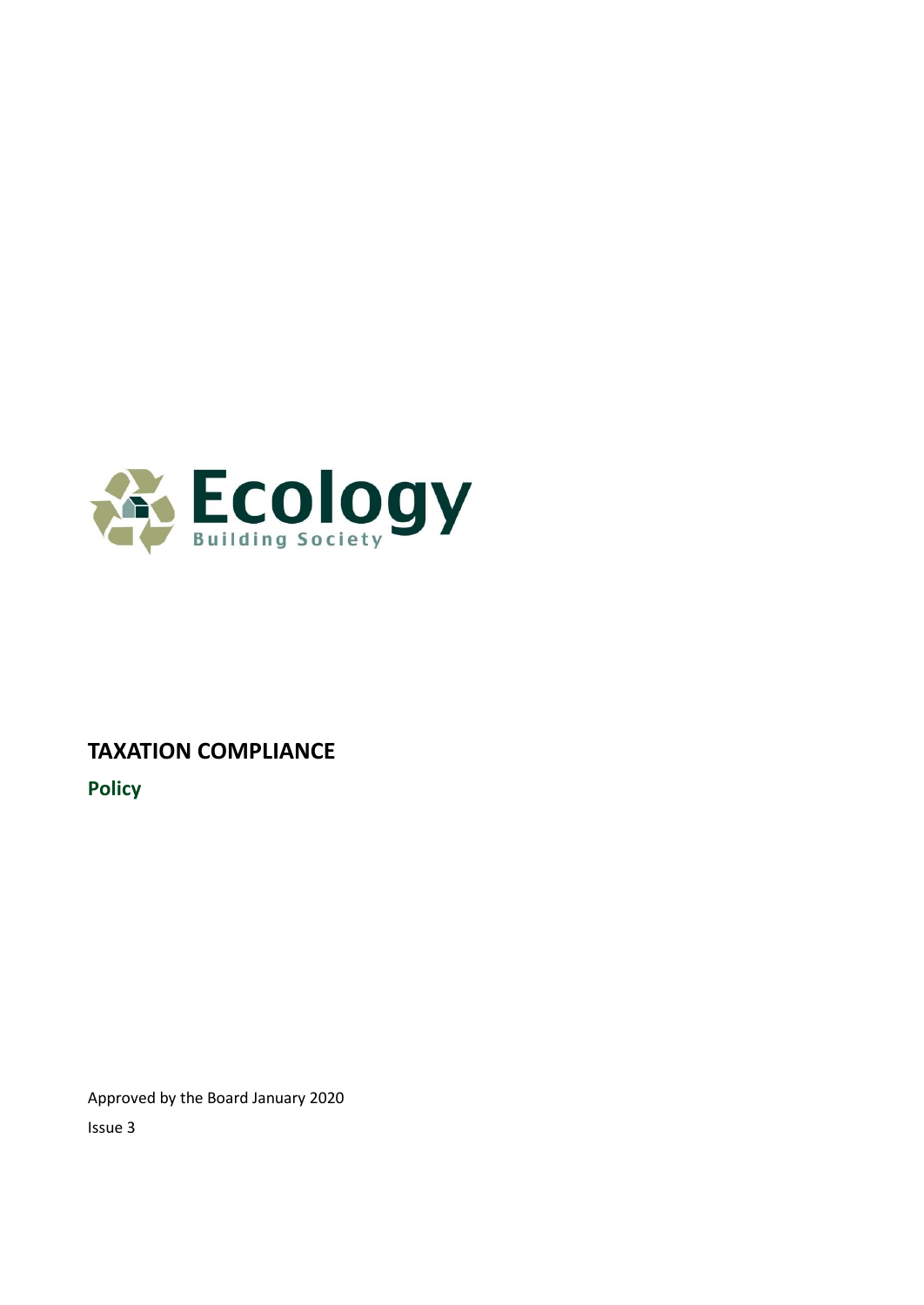

#### **Amendment Control Sheet**

This policy is owned by the Finance Director and is to be reviewed on a biennial basis in accordance with Schedule 9 of the Governance Manual, assessed by the Risk, Audit, Compliance and Ethics Committee and recommended for approval to the Board.

#### **Version**

| <b>Issue</b><br>No. | Subject                                                                                                                                                                                 | Amended by:   | Date:     |
|---------------------|-----------------------------------------------------------------------------------------------------------------------------------------------------------------------------------------|---------------|-----------|
| 1.0                 | Initial Issue                                                                                                                                                                           | Initial Issue | 29 Jan 16 |
| 2.0                 | No changes - review by RACE in December and then to Board<br>for approval January 2018                                                                                                  | PW            | 27 Nov 17 |
| 3.0                 | Review period amended to biennial in the opening paragraph to<br>align with Schedule 9 of the Governance Manual.<br>Review by RACE December 2019 for approval by Board January<br>2020. | <b>ALC</b>    | 8 Nov 19  |
|                     |                                                                                                                                                                                         |               |           |
|                     |                                                                                                                                                                                         |               |           |
|                     |                                                                                                                                                                                         |               |           |
|                     |                                                                                                                                                                                         |               |           |
|                     |                                                                                                                                                                                         |               |           |
|                     |                                                                                                                                                                                         |               |           |

# **Approval**

Approved by: Board

Date: 31 January 2020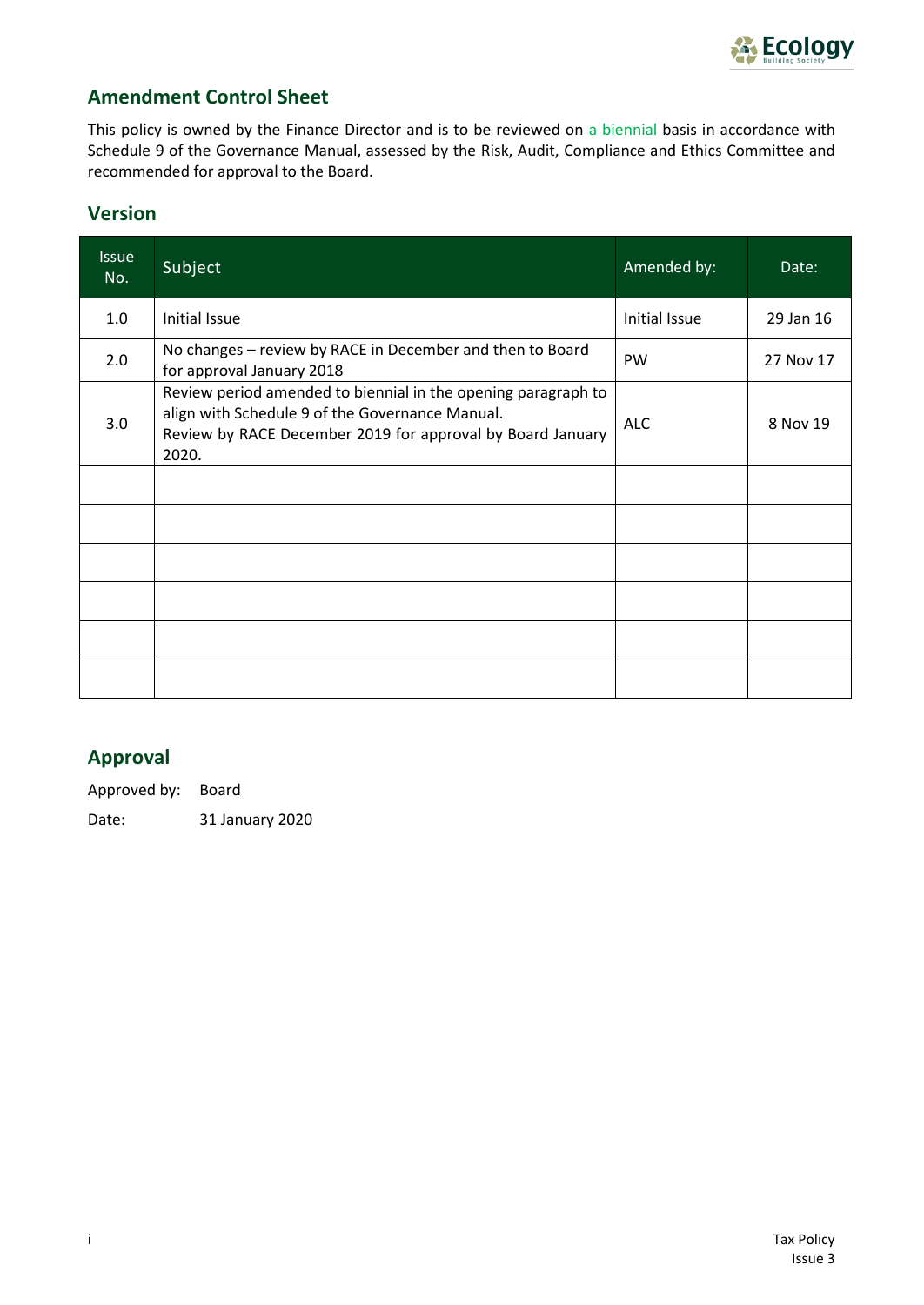

# **Table of Contents**